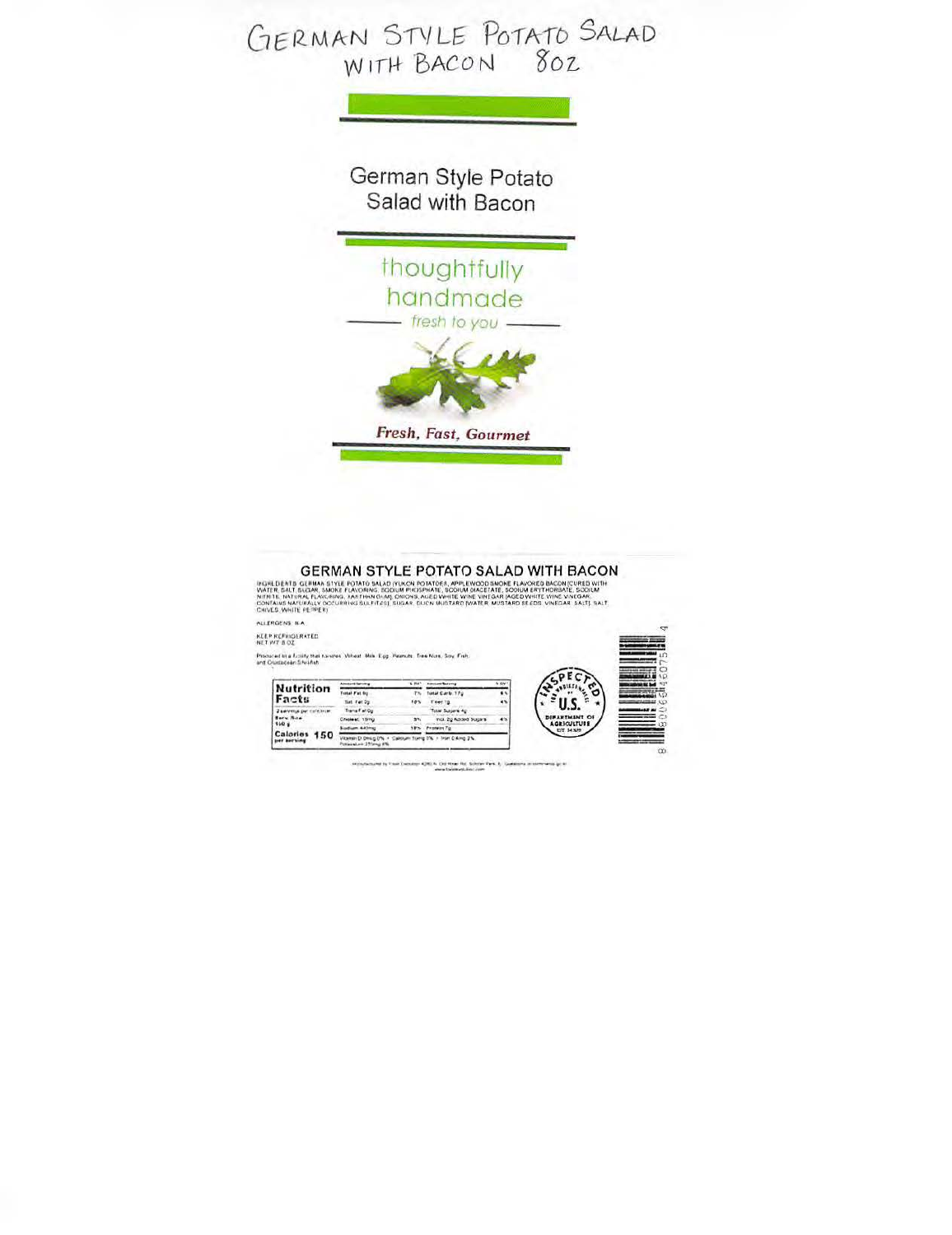

Menufactured by Essel Entrators a 200 for Die Roes Hat Springs Park, K.; 50178. Chews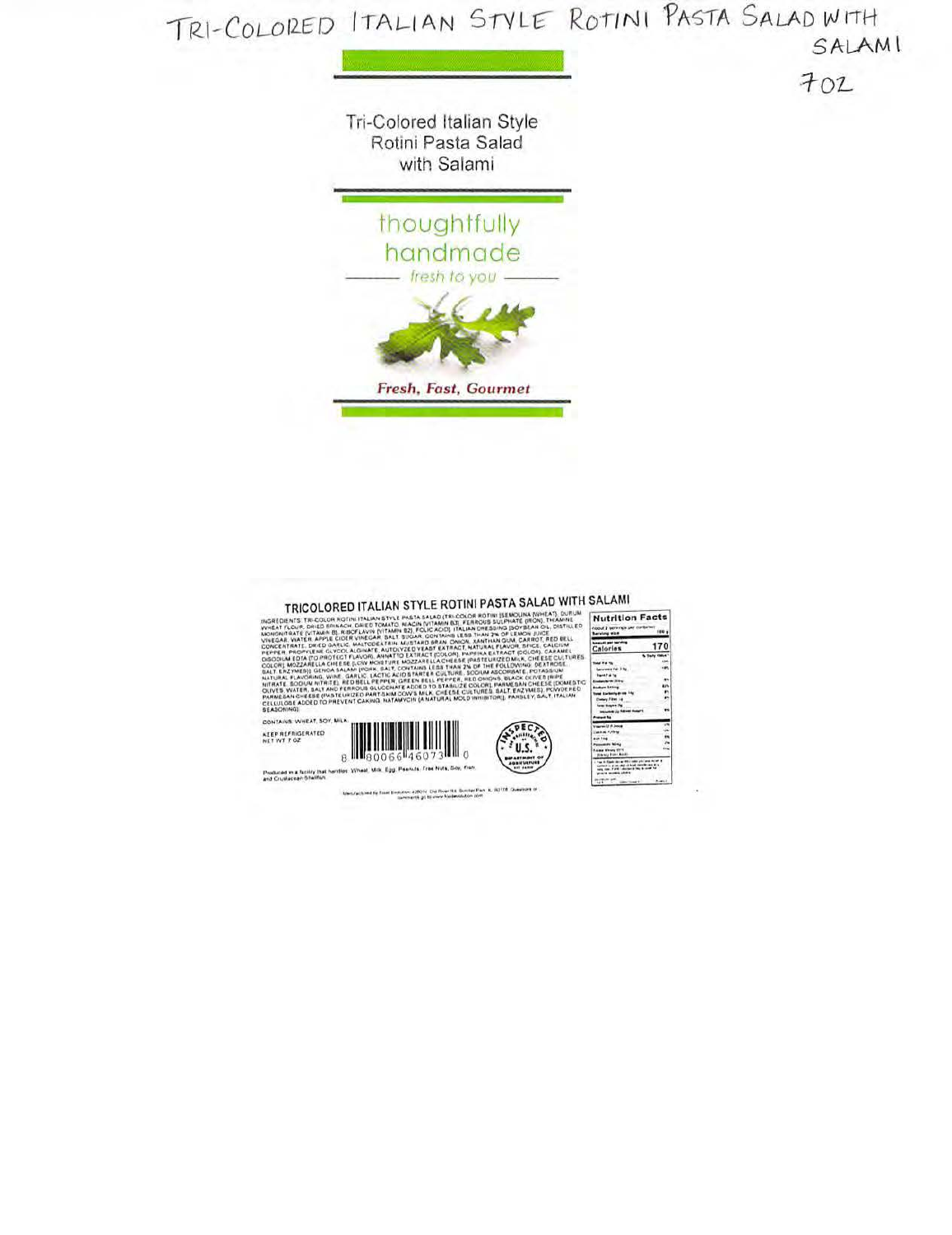## TACO DIP 310Z

Taco Dip<br>With Refried Beans, Chili, Sour<br>Cream, Cheddar, Onions, Black<br>Olives, Jalapenos, & Red Pepper



| INGREDIENTS, REFRIED BEANS IREFRIED BEANS (PREPARED PINTO BEANS, WATER, CONTAING LESS THAN<br>2% OF SALT, TOMATO PASTE, LARD, CHILI PEPPER, CUMN, OREGANO, ONION POWDER, GARLIC POWDER.<br>JAPAILA SPICES, PAPRIKA OLEONESIN (FOR COLOR), BLACK PEPPER, RED PEPPER, BAY LEAVES,<br>EXTRACTIVES OF CAPSICUM (FOR FLAVOR), CUMIN, ONION POWDER, GARLIC POWDER), CHILI CON | <b>Nutrition Facts</b><br>Assist V enrique per conterner<br><b>Berving you</b><br><b>YOU</b> y                                                                                                                                                                                                                                                                                                                                                                                                                                                                                                                                                                                                  |                                                                                                                                                |                                                           |
|-------------------------------------------------------------------------------------------------------------------------------------------------------------------------------------------------------------------------------------------------------------------------------------------------------------------------------------------------------------------------|-------------------------------------------------------------------------------------------------------------------------------------------------------------------------------------------------------------------------------------------------------------------------------------------------------------------------------------------------------------------------------------------------------------------------------------------------------------------------------------------------------------------------------------------------------------------------------------------------------------------------------------------------------------------------------------------------|------------------------------------------------------------------------------------------------------------------------------------------------|-----------------------------------------------------------|
| CONTAINS BOY, MILK                                                                                                                                                                                                                                                                                                                                                      | CARNE WITHOUT BEANS (WATER: BEEF, TOMATO PUREE (VATER, TOMATO PASTE), COOKED BEEF,<br>TEXTURED VEGETABLE PROTEIN (SDY FLOUR, CARAMEL COLOR), SPICES, MODIFIED CORN STARCH, 2%<br>OR LESS OF SALT, ROLLED DATS, PAPRIKA, SOY PROTE-H CONCENTRATE, SUGAR, CARAMEL COLOR.<br>NATURAL FLAVORS). SOUR CREAM (CULTURED CREAM, ENZYME), CHEDDAR CHEESE (PASTEUR/ZED MILK<br>CHEESE CULTURE, EALT, ENZYMES, ANKATTO, FOWDERED CELLULOSE ADDED TO PREVENT CAKING:<br>GREEN ONIONS, BLACK OLIVES IRIPE OUVES, WATER, SALT AND FERROUS GLUCOHATE ADDED TO<br>STABLIZE COLORI JALAPENO PEPPERS (JALAPENO PEPPERS, WATER, SALT, VIVEGAR, SALT, CITRIC ACID.<br>CALCIUM CHLORIDE, GARLIC POWEER), RED PEPPERS | <b>Alexandra per beneral</b><br><b>Calories</b><br>East Factor<br>Second Form<br><b>Readway</b><br><b>Children Card</b><br><b>Bedurn 3Tong</b> | 200<br>Williams Mark &<br>14%<br>se v<br>14%<br><b>HA</b> |
|                                                                                                                                                                                                                                                                                                                                                                         | Total Cartieriyarara 1).<br>Depart Line 2x                                                                                                                                                                                                                                                                                                                                                                                                                                                                                                                                                                                                                                                      | 25<br>$P=$                                                                                                                                     |                                                           |
| NET WYT. 31 CV.<br><b>KEEP REFINGERATED</b>                                                                                                                                                                                                                                                                                                                             | Produced in a facility that handses. Wheat, M.S. Egg. Plearure, Tree Nuts, Sey, Frith, and Crustwowen Sherlich                                                                                                                                                                                                                                                                                                                                                                                                                                                                                                                                                                                  | <b>Seat Sigura 1g</b><br><b>Three one for Motival Streets</b><br><b>Prosecute Inc.</b>                                                         |                                                           |
| LARGE                                                                                                                                                                                                                                                                                                                                                                   | <b><i>USEARTMENT OF</i></b><br>0066 460<br><b>AGRICULTURE</b>                                                                                                                                                                                                                                                                                                                                                                                                                                                                                                                                                                                                                                   | Pearles D. E. Louis<br>Miles Hiller<br><b>ALCOHOL</b><br><b><i><u>Fréminant Jóns</u></i></b>                                                   |                                                           |